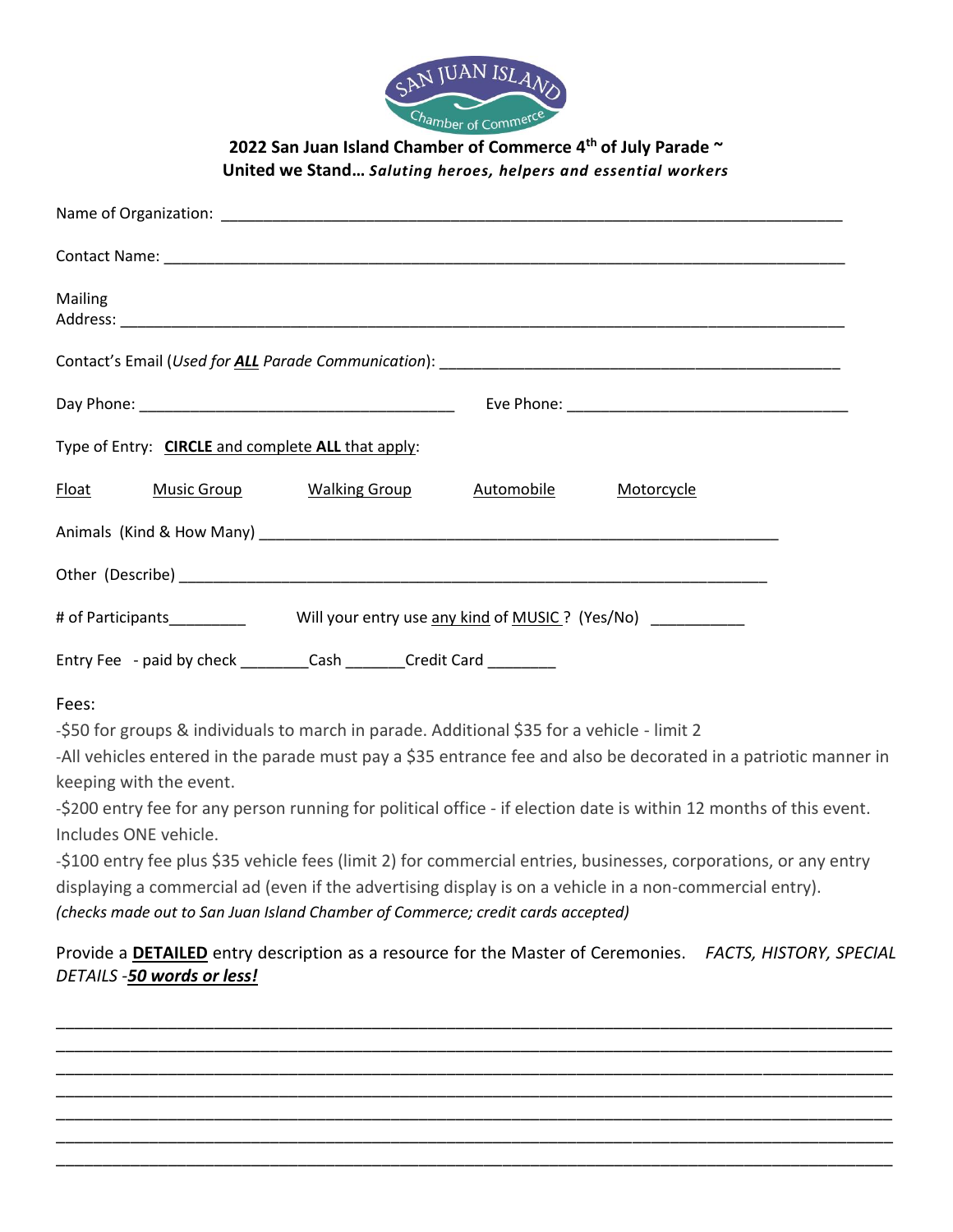## AGREEMENT:

**A message from the Board of Directors of the San Juan Island Chamber of Commerce: "The San Juan Island Chamber of Commerce is excited for and proud of our annual Fourth of July parade. It is the largest and most well attended event in our community. We believe that this event is a time to celebrate all that is good in our amazing country and is not an appropriate venue for negative campaigning. We would like for all involved in our parade to be positive examples of what this small town, family Independence Day celebration stands for."**

\_\_\_\_\_\_\_\_\_\_\_\_\_\_\_\_\_\_\_\_\_\_\_\_\_\_\_\_\_\_\_\_\_\_\_\_\_\_\_\_\_\_\_\_\_\_\_\_\_\_\_\_\_\_\_\_\_\_\_\_\_\_\_\_\_\_\_\_\_\_\_\_\_\_\_\_\_\_\_\_\_\_\_\_\_\_\_\_\_\_ \_\_\_\_\_\_\_\_\_\_\_\_\_\_\_\_\_\_\_\_\_\_\_\_\_\_\_\_\_\_\_\_\_\_\_\_\_\_\_\_\_\_\_\_\_\_\_\_\_\_\_\_\_\_\_\_\_\_\_\_\_\_\_\_\_\_\_\_\_\_\_\_\_\_\_\_\_\_\_\_\_\_\_\_\_\_\_\_\_\_

\_\_\_\_\_\_\_\_\_\_\_\_\_\_\_\_\_\_\_\_\_\_\_\_\_\_\_\_\_\_\_\_\_\_\_\_\_\_\_\_\_\_\_\_\_\_\_\_\_\_\_\_\_\_\_\_\_\_\_\_\_\_\_\_\_\_\_\_\_\_\_\_

- The San Juan Island Chamber of Commerce reserves the right to record and publish all performances on the 2022 4th of July Parade. This is for Chamber of Commerce advertising and promotion only, and may include vision, sound, music, dance, dialogue, etc. Any such recording will ONLY be used to promote the parade itself, your act, or for news and publicity items. Unless there is a proper legal written agreement, no recording will ever be sold for profit. There is no offer or promise to record, however we do ask our photographers and videographers to capture the essence and spirit of the festival.
- **Candy:** Applicants agree to not throw anything from vehicles. Due to the last couple of years we will ask that no candy is handed out again this year.
- **Movement of Parade Flow:** All units must keep moving forward. Units may stop in front of the announcers at the Presbyterian Church and in front of the Palace Theatre for a brief moment. Intentional delay or stopping will not be allowed and could be cause for non-acceptance in future parades. Performances by bands, dance groups, clowns, go-cart groups, and motorcycle groups etc. must be accomplished while maintaining the constant movement with the flow of the parade. Performances must be performed on the move. Please keep up the pace and keep moving.
- **Firearms:** No firearms allowed in the parade at any time. Non-functional firearms may be preapproved by the parade committee and safety officer if the non-functional firearm is part of a historical reenactment entry.
- **Water Guns and Projectiles:** WATERGUNS & PROJECTILES ARE PROHIBITED. Units may not employ squirt guns, super-soakers, or any other device to spray any liquid or toss any sort of object to the crowd or on the parade route.
- **Political Entries:** Political candidates and political office holders are invited to participate in the parade. The candidate or office holder must be present. Parade entry may involve 1 average size vehicle in which the candidate or incumbent rides with whomever fits in the vehicle with them. No one will dismount to greet or walk among the spectators. *Political candidate volunteers are not allowed to walk along side of the vehicle* **Political groups are welcome to represent the positive values they stand for rather than attacking opposing groups with whom they may disagree."**
- **Line Up:** Line up order is determined by the parade committee to establish variety and to insure even flow of the parade. Adequate description of your group/float is important on the application. This helps distribute the various types of units. **There will be no changing of the line up once the final line up has been determined by July 3, 2022.**
- **Safety:** San Juan County Police Officers and Parade Officials will be monitoring unit behavior and actions throughout the parade. Failure to comply with rules will result in your removal from the parade. Parade officials will be wearing yellow/orange safety vests or yellow/orange shirts.
- **Equestrian Units:** Horse Units **must provide their own cleanup crew that immediately follows their units**. Clean up must begin at line-up! Provide a clean-up person for every five horses.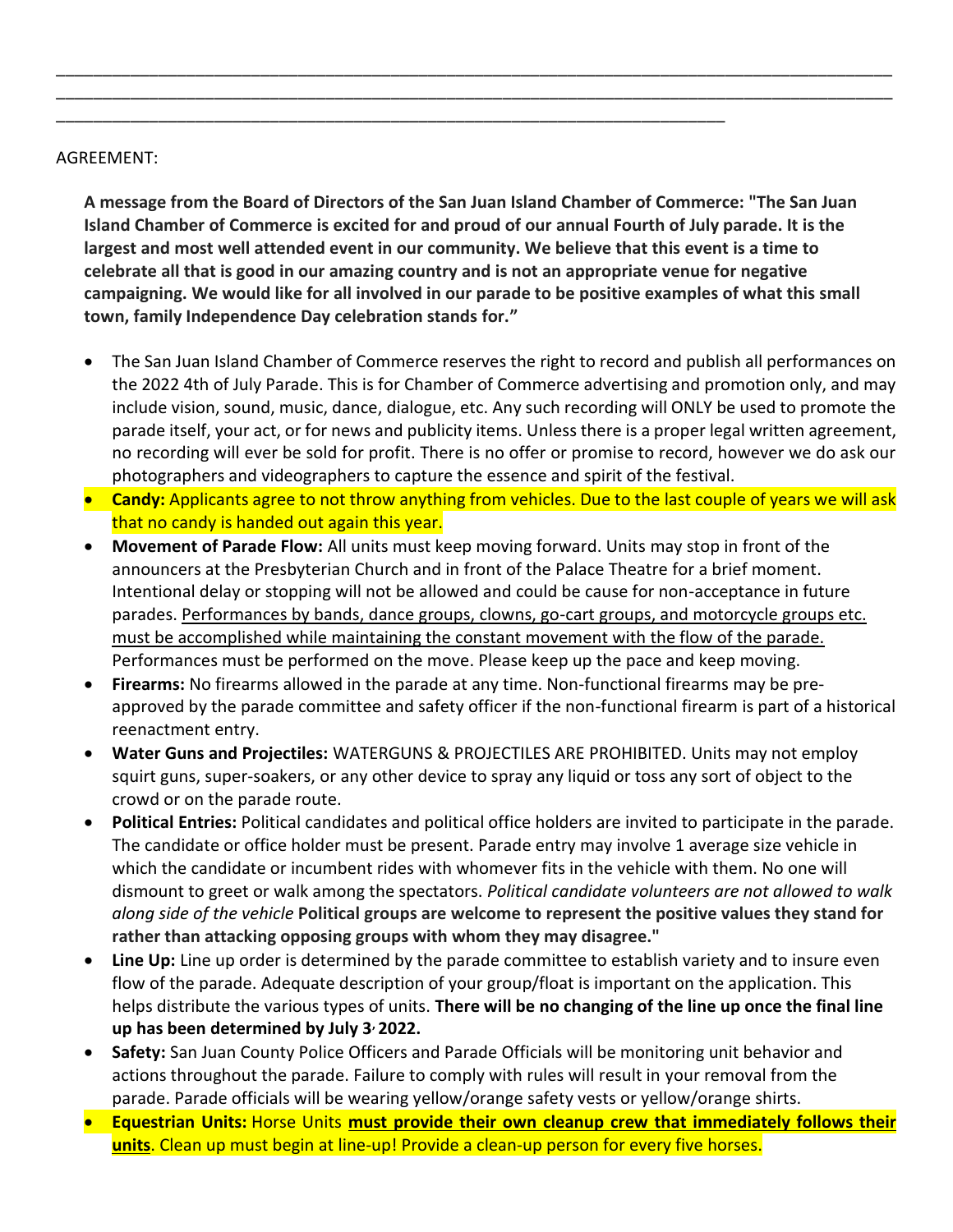

RELEASE AND WAIVER OF LIABILITY AND INDEMNITY AGREEMENT: In Consideration of Applicant's participation in any way in the event, THE UNDERSIGNED, for herself/himself, his/her personal representatives, assigns, heirs, and administrators, acknowledges and agrees:

- 1. To waive, release and discharge the Town of Friday Harbor, the County of San Juan, and the San Juan Chamber of Commerce, and their agents, volunteers, elected officials and employees, of and from any and all claims, demands, costs, liability and causes of action whatsoever that may arise as a result of participation in the Parade, including but not limited to, any claims, causes of action, liability, damages, demands and costs related to injury or death to any of the Applicant's person or property, whether caused by the negligence of the releasees or otherwise.
- 2. To indemnify and hold harmless the Town of Friday Harbor, the County of San Juan, and the San Juan Island Chamber of Commerce, and their agents, volunteers, elected officials and employees from and against all losses, costs, damages, expense, and liability caused by an accident or other occurrence in bodily injury, including death, sickness and disease to any persons, or damage or destruction to property, real or personal, arising directly or indirectly from operations, products or services rendered at the July 4th Parade, whether caused by the negligence of the releasees or otherwise.
- 3. To make no claims in tort or other law against the San Juan Island Chamber of Commerce, or the Town of Friday Harbor, for any act, whether intentional or negligent, on the part of any person or object either prior, during or after the parade. Applicant further agrees to indemnify and hold harmless the San Juan Island Chamber of Commerce, the Town of Friday Harbor, and the County of San Juan from any act committed prior, during or after the parade on the part of the Applicant, which may cause harm to another's person or property. This waiver and release shall inure to the benefit of Town, County and Chamber and shall bind Applicant along with its employees, heirs, legal representatives, assigns and successors in interest of the Applicant or any member thereof.

Applicant further expressly agrees that the foregoing release, waiver, and indemnity agreement is intended to be as broad and inclusive as is permitted by the law of the State of Washington and that if any portion hereof is held invalid, it is agreed that the balance shall, notwithstanding, continue in full legal force and effect.

I, the undersigned, HAVE READ AND VOLUNTARILY SIGN THIS RELEASE AND WAIVER OF LIABILITY AND INDEMNITY AGREEMENT and acknowledge that no oral representations, statements or inducements apart from the foregoing written agreement are relied upon. I have read and agree to abide by all Rules and Regulations set forth in this Parade application. By signing below, I agree to consider this application a commitment and realize that no refunds will be made for cancellations after June 30, 2022.

Signature

Date\_\_\_\_\_\_\_\_\_\_\_\_\_\_\_\_\_\_

Responsible party representing entry

Mail to: San Juan Island Chamber of Commerce, PO Box 98, Friday Harbor, WA 98250 Or deliver to: The San Juan Island Chamber of Commerce Office, 165  $1<sup>st</sup>$  Street S.. [Office only--Agreement signed, dated and attached check he